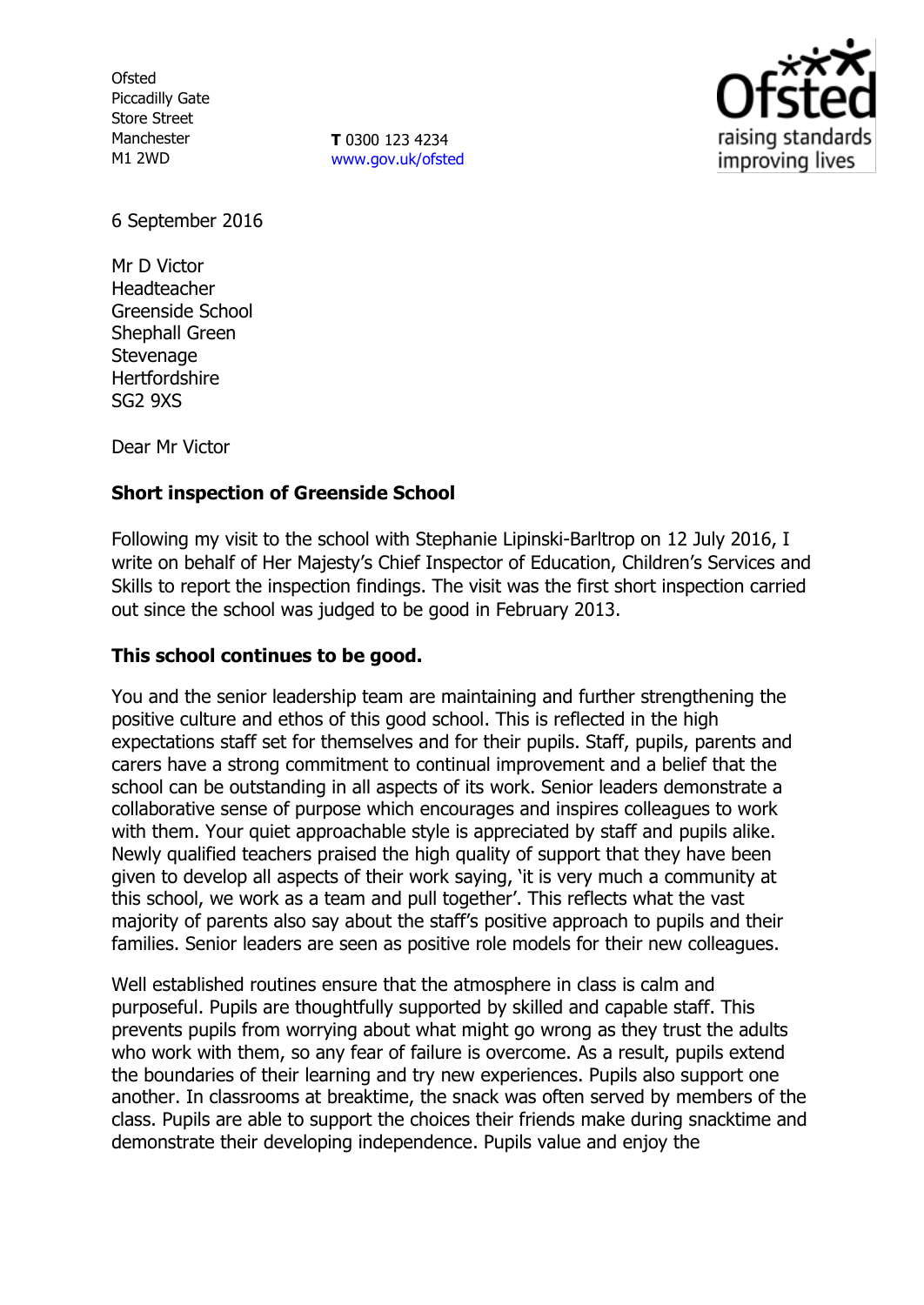

opportunities they have to learn and develop the skills they need to manage day-today activities without extra help.

The school owns and manages a shop called the Greenside Studio. It is based in the local parade of shops and supports pupils to develop their communication, social interaction and independence skills by working within the local community. It is a purposeful learning environment where pupils are happy participating in the daily life of the shop, and developing their literacy and numeracy skills while serving members of the general public. Through this, pupils learn the skills they need to participate in life beyond school as full members of their community.

Some of the school's work is very skilled and has been nationally recognised for its quality; for example, in the school's recent award from the National Autistic Society.

At the previous inspection, inspectors praised pupils' behaviour and attitudes to learning which they said were the result of highly effective support from all staff. They also highlighted two areas for improvement. Leaders have taken successful action to tackle these areas:

- Teachers' improved monitoring of the academic progress that pupils make means that they are now able to make use of a wider range of assessment information. Teachers and support staff work well together to ensure that the needs of individual pupils are met because the tasks set for them in lessons are personalised and appropriate to their starting points and range of abilities.
- Leaders have developed a range of professional development materials and access to resources which ensure that staff are well equipped to meet the needs of pupils. For example, the one-to-one interventions provide a number of pupils with good access to the curriculum at a level appropriate to their individual attainment, likes, and interests. Staff have made good use of this high-quality training to ensure that pupils are given sufficient time to respond to tasks on their own and develop the skills to learn independently.

# **Safeguarding is effective.**

The leadership team has ensured that all safeguarding arrangements are fit for purpose. The child protection policy is up to date and the designated lead receives training every two years. Rigorous safer recruitment and vetting procedures are in place and work well. Child protection training is provided every year to staff and all staff are aware of their responsibilities. The school is a secure site where pupils are considered carefully and well looked after. Any absences are followed up swiftly and children are taught how to stay safe.

Well-trained and skilled staff use effective communication techniques to offer appropriate support to pupils, enabling them to communicate as effectively as they can. All moments of communication are recognised, acknowledged, valued and listened to. As a result, pupils have a 'voice' that enables them to inform staff about their successes and their concerns. Consequently, pupils know that staff understand them and will keep them safe.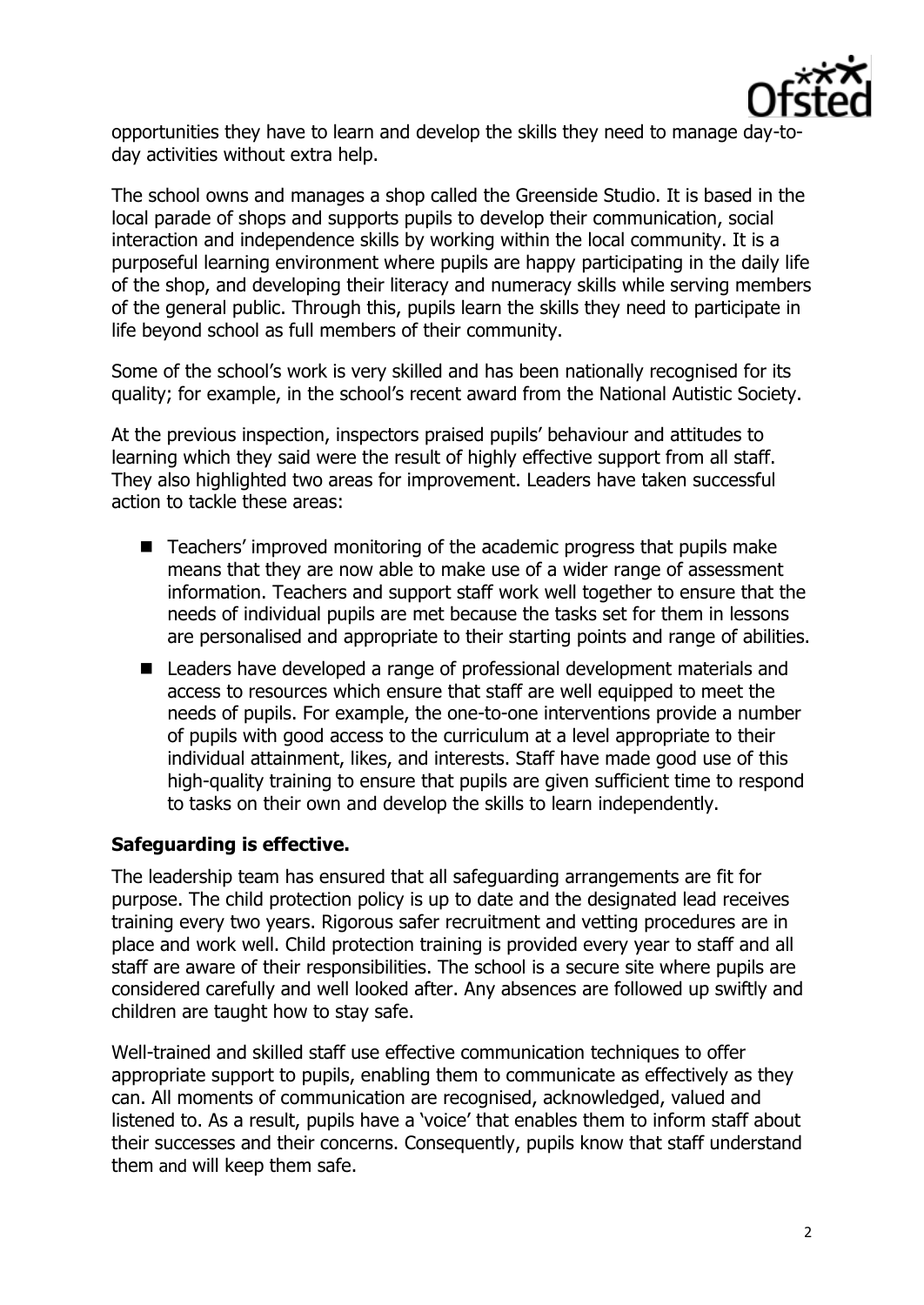

# **Inspection findings**

- Leaders and governors have an accurate view about what the school does well and what needs to be done to improve it even further. Staff work hard to make sure that the needs of pupils are understood and are recorded in detail so that both staff and pupils' families can share this understanding. Staff then live up to the challenge of meeting these needs and do so in a range of creative and often innovative ways.
- Leaders have implemented a well-designed curriculum that ensures that pupils have appropriate opportunities to develop their skills and become more independent. Staff take a very positive approach to delivering a more creative curriculum which has been developed since the last inspection and can be seen through much of the school's work. Pupils happily engage in drama and re-play stories they have been told or read. Through this, they also share their own opinions and decisions and any choices that they may have made. This high-quality teaching is supporting pupils well in developing their independence skills and their readiness for the next stage in their learning or adult life.
- Leaders' robust monitoring of the quality of teaching and learning continues. Senior leaders routinely observe lessons and give useful feedback which staff are able to use to develop their practice further. Assessment is developing and all staff have a defined role in the recording of pupils' progress. However, assessment of the wider skills, described by the headteacher as 'invisible skills' which the school and staff value highly, are not yet as accurately recorded or measured. Assessments are not coordinated well enough to ensure that all the gaps in pupils' development are identified and met.
- Staff have a clear recording system that measures the effectiveness of the interventions for children looked after. However, the personal education plans written for these pupils lack clarity. Consequently, targets set for pupils' learning are not sharp enough to ensure that pupils develop the precise skills they need. While you are not wholly responsible for these documents, you understand that staff need to work with other agencies to improve this element of planning.
- Relationships between staff and pupils are excellent. Pupils are also very willing to share ideas and support their peers. All treat each other with sensitivity and respect. Staff work hard to use the communication systems available to them including speech, signing, symbols and gestures, to ensure that pupils can communicate as effectively as possible. Leaders recognise that these strategies can be improved further for those with the most complex needs through the introduction of more sensitive communication technology. For example, through switch activated speech systems.
- **Pupils who are taught at home due to their high medical needs, have access** to the same thematic curriculum as their peers. Their academic progress, as well as their progress in other areas such as communication and skills development, is measured to ensure accurate targets are set.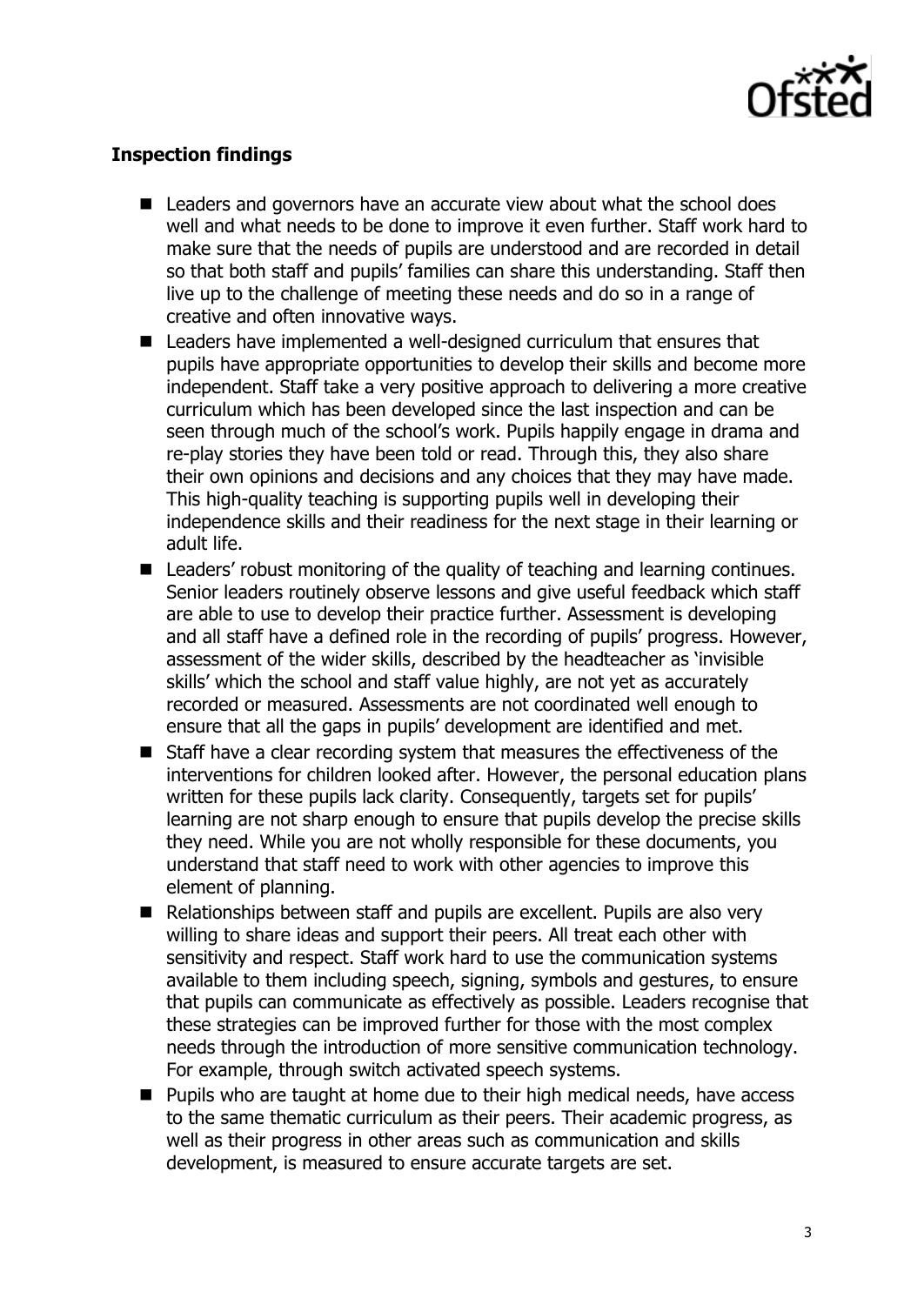

- **Pupils are happy to come to school and are confident that those around them** will help them learn in a way which interests them and makes their learning worthwhile. Parents value the improving information they receive from the school twice a year which gives them information about their child's progress. However, this reporting does not yet give sufficient breadth of information to include progress made in developing pupils' well-being or about pupils' developing independence. This information is better communicated for the pupils in post-16 education.
- Pupils' behaviour is impeccable. They are ready and willing to learn, and very rarely do staff need to intervene. Behaviour logs show that staff are well trained to de-escalate challenging behaviour because they know their pupils well. The depth of the recording requires further development. It does not yet allow leaders and staff to have a secure understanding of the triggers for negative behaviour which would reduce the incidents of physical intervention still further.
- The local authority provides effective support for the school. Advisers have brokered appropriate 'light touch' analysis and advice for school leaders. They have also encouraged and facilitated greater collaboration with other schools.

## **Next steps for the school**

Leaders and governors should ensure that:

- systems for tracking pupils' progress are further developed to ensure that all aspects of pupils' learning and personal development are incorporated in one place, so provision is rapidly adjusted to meet pupils' emerging needs
- $\blacksquare$  the recording of behaviour includes analysis of the triggers for incidents where physical intervention is necessary and this information can then be used by staff to support pupils to manage and overcome challenges that may lead to a deterioration in their behaviour.

I am copying this letter to the chair of the governing body, the regional schools commissioner and the director of children's services for Hertfordshire. This letter will be published on the Ofsted website.

Yours sincerely

Mary Rayner **Her Majesty's Inspector**